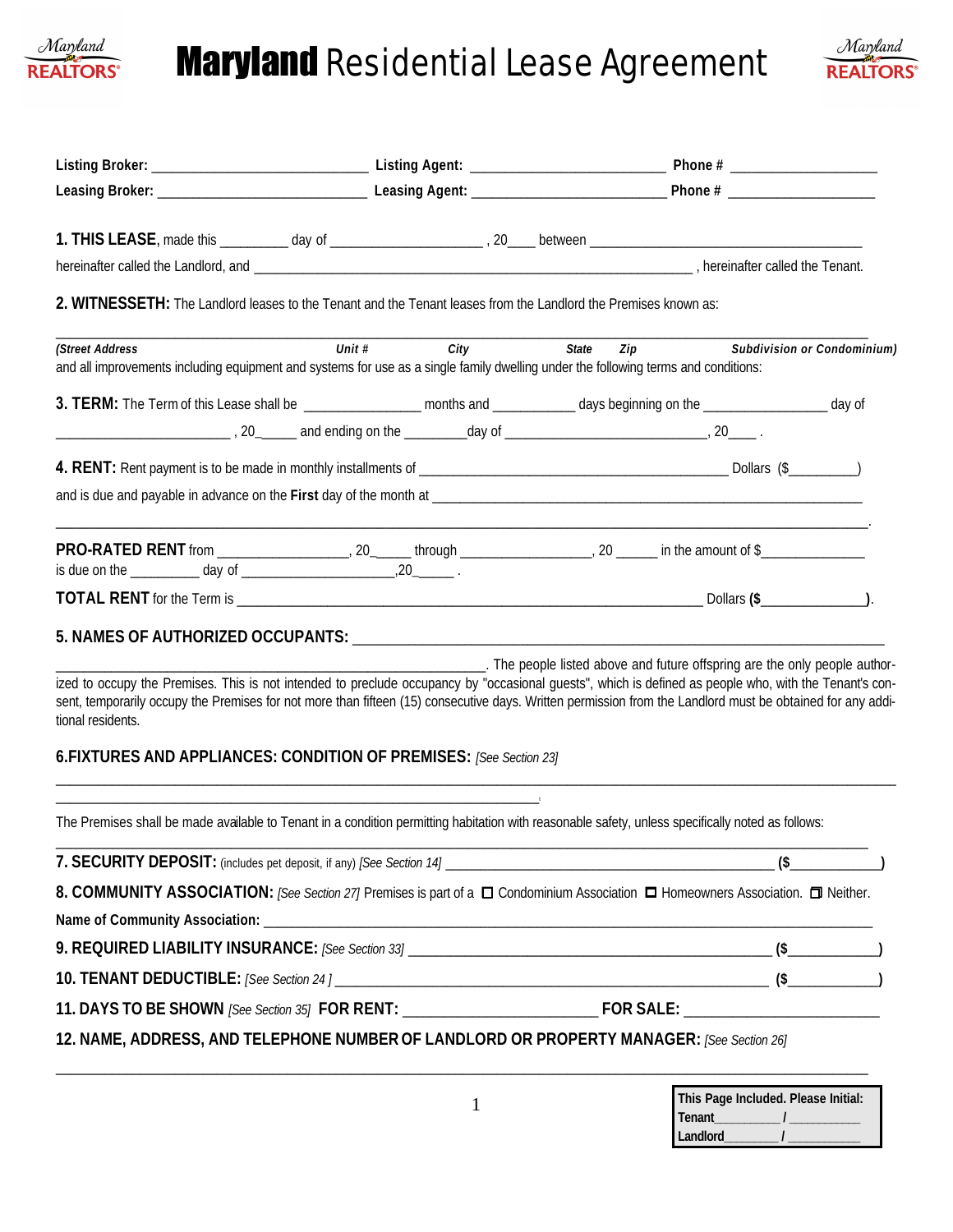**13. TRUTHFULNESS OF RENTAL APPLICATION:** Tenant represents and warrants that the statements made on the Rental Application for this Lease are true and complete in all material respects. Tenant acknowledges that all representations on the Application are material representations that have been relied upon by the Landlord as an inducement to the rent the Premises to the Tenant. If any representation made by Tenant in the Application is false or misleading as to any material fact, Landlord shall have the right to terminate this Lease, to hold Tenant liable for any and all damages to the Premises, to exercise all legal and equitable rights and remedies, and to recover reasonable attorney's fees and costs. Tenant shall provide Landlord or Landlord's Agent with current home and work telephone numbers at start of Lease and at any time during this Lease that such numbers change.

**14. SECURITY DEPOSIT NOTICE AND RECEIPT:** The Tenant shall, upon execution of this Lease, deposit with the Landlord the sum indicated above *[See Section 7]*, which shall not exceed two months rent, to be held in an escrow account to ensure full compliance by Tenant of all provisions of this Lease, including but not limited to Tenant obligations with respect to damages caused by the Tenant, Tenant's family, agents, employees, guests, other invitees or pets. The Landlord hereby acknowledges receiving from the Tenant payment of the Security Deposit referred to in Section 7. Within 30 days after Landlord receives the security deposit, the Landlord shall deposit the funds into an interest bearing account devoted exclusively to security deposits, and thereafter maintain the security deposit in a federally insured financial institution that does business in the State of Maryland.

At the end of the tenancy, the security deposit, or any portion thereof, may be withheld for unpaid rent, damage due to breach of lease or for damage by the Tenant or the Tenant's family, agents, employees, guests or invitees in excess of ordinary wear and tear to the leased premises, common areas, major appliances, and furnishings owned by the Landlord. The Tenant is hereby advised that Tenant has the right to be present when the Landlord or the Landlord's agent inspects the premises in order to determine if any damage was done to the premises, if the Tenant notifies the Landlord by certified mail of the Tenant's intention to move, the date of moving, and the Tenant's new address. The notice to be furnished by the Tenant to the Landlord shall be mailed at least 15 days prior to the date of moving. Upon receipt of the Tenant's notice, the Landlord shall notify the Tenant by certified mail of the time and date when the premises are to be inspected. The date of inspection shall occur within five days before or five days after the date of moving as designated in the Tenant's notice. Failure by the Landlord to comply with this requirement forfeits the right of the Landlord to withhold any part of the security deposit for damages, although Landlord may retain the right to pursue other legal remedies against the Tenant. The Landlord's application of the Security Deposit shall not be the Landlord's sole remedy in the event of the Tenant's default if the costs of repairs, replacements or other damages exceed the Security Deposit, the Tenant shall pay for such excess costs. During the tenancy, the Tenant may not use the Security Deposit for any payment of rent or other obligations, and the Tenant shall not use the Security Deposit as the last month's rent.

The security deposit is not liquidated damages and may not be forfeited to the Landlord for breach of the rental agreement, except in the amount that the Landlord is actually damaged by the Tenant's breach. In calculating damages for lost future rents any amount of rents received by the Landlord for the premises during the remainder if any, of the Tenant's term, shall reduce the damages by a like amount.

If Landlord withholds any portion of the security deposit for damages as described above, the Landlord must present by first-class mail directed to the last known address of the Tenant, within 45 days after the termination of the tenancy, a written list of the damages claimed by Landlord together with a statement of the cost actually incurred. If the Landlord fails to comply with this requirement, the Landlord forfeits the right to withhold any part of the security deposit for damages.

Within 45 days after the end of the tenancy, the Landlord shall return the security deposit to the Tenant together with simple interest which has accrued in the amount of 3 percent per annum, less any damages rightfully withheld. Interest shall accrue at six-month intervals from the day the Tenant gives the Landlord the security deposit. Interest is not compounded. Interest shall be payable only on security deposits of \$50 or more. If the Landlord, without a reasonable basis, fails to return any part of the security deposit, plus accrued interest, within 45 days after the termination of the tenancy, the Tenant has an action for up to threefold of the withheld amount, plus reasonable attorney's fees.

### **If any security deposit is paid by Tenant [See Section 7], Tenant is hereby notified of the following**:

(1) At the commencement of the tenancy, if the Tenant specifically requests by certified mail within 15 days of the Tenant's occupancy, the Tenant has right to have the dwelling unit inspected by the Landlord in the Tenant's presence for the purpose of making a written list of damages that exist at the commencement of the tenancy;

(2) At the conclusion of the tenancy, if the Tenant notifies the Landlord by certified mail at least 15 days prior to the date of the Tenant's intended move, of the Tenant's intention to move, the date of moving, and the Tenant's new address, the Tenant has the right to be present when the Landlord inspects the premises in order to determine if any damage was done to the premises; if Tenant provides such notice, the Landlord has the obligation to conduct the final move-out inspection within 5 days before or after the Tenant's stated date of intended moving, and the Landlord has an obligation to notify the Tenant in writing, by certified mail, of the date and time of the final move-out inspection;

(3) The Tenant has a right to receive, by first class mail, delivered to the last known address of the Tenant, a written list of the charges against the security deposit claimed by the Landlord and the actual costs, within 45 days after the termination of the tenancy;

(4) The Landlord has an obligation to return any unused portion of the security deposit, by first class mail, ad-

| This Page Included. Please Initial: |
|-------------------------------------|
| l Tenant                            |
| Landlord                            |

2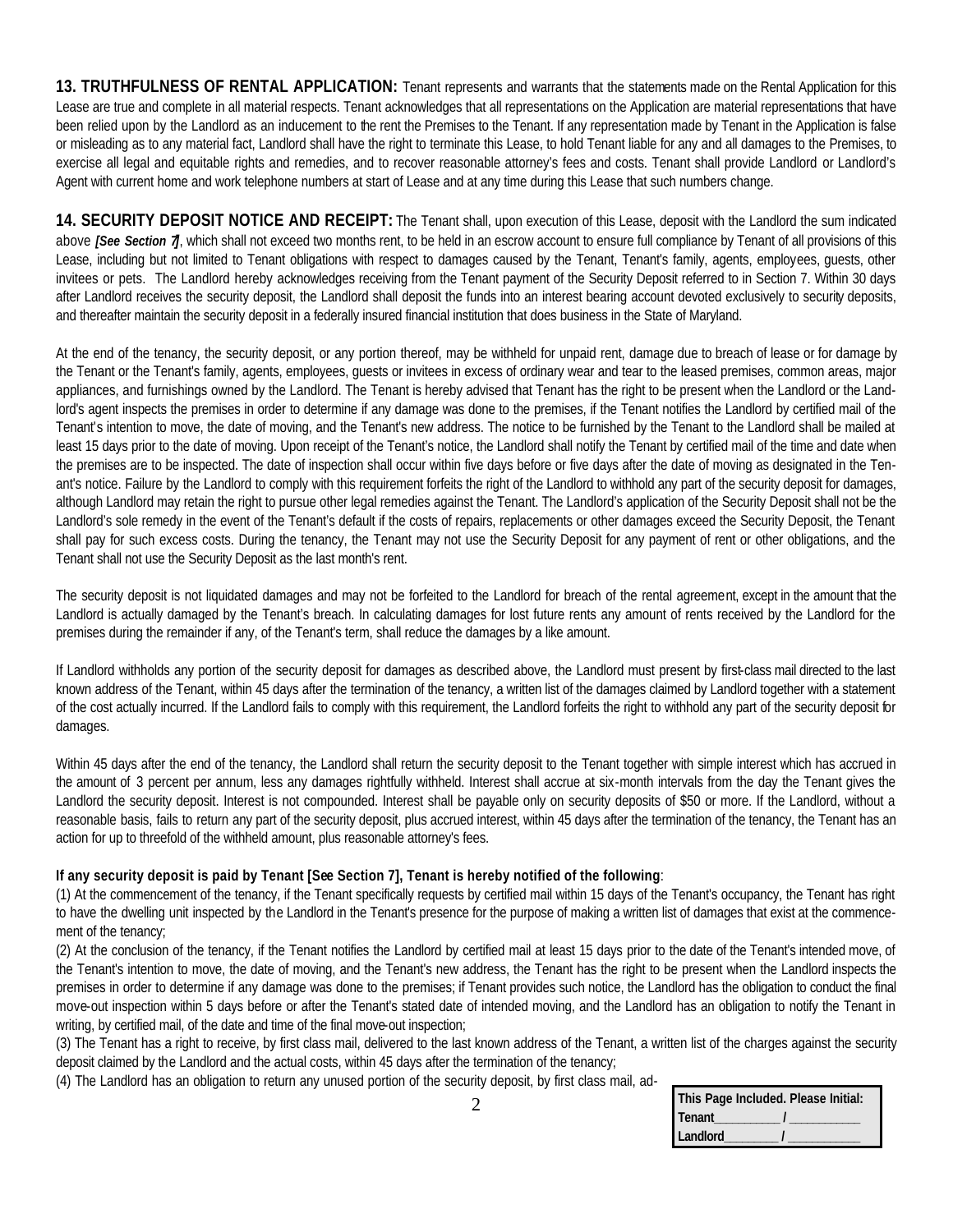dressed to the Tenant's last known address, within 45 days after the termination of the tenancy; and

(5) The failure of the Landlord to comply with the security deposit law may result in the Landlord being liable to the Tenant for a penalty of up to 3 times the security deposit wrongfully withheld, plus reasonable attorney's fees.

**15. SURRENDER OF PREMISES AND MOVE-OUT INSPECTION:** The Tenant shall, upon termination of this Lease, surrender the Premises and all fixtures and equipment of the Landlord in good, clean and functioning condition, ordinary wear and tear excepted. The move-out inspection shall be made to determine whether there are any damages to the Premises by the Tenant and whether the Tenant may be liable for damages exceeding the amount of the Security Deposit.

#### **Prior to this inspection, the Tenant shall:**

- 1. Ensure that the Premises are thoroughly cleaned, including the stove, refrigerator and windows, remove all personal property of Tenant as well as trash from the Premises; clean gutters and downspouts, cut grass and remove leaves as necessary;
- 2. Have carpets cleaned and deodorized by a professional company acceptable to the Landlord and provide a paid receipt;
- 3. Eliminate any other household pests from the interior of the Premises, including but not limited to fleas, ticks, roaches, ants and rodents;
- 4. Have the Premises professionally treated for fleas and ticks and provide a paid receipt, if pets have been present.

Within twenty four (24) hours after vacating the Premises, the Tenant shall return to the Landlord or Landlord's Agent all keys, garage door openers, passes and documents, including all provided appliance manuals and Community Association documents. Failure to comply will be cause to charge the Tenant for changing the locks and/or the cost of replacing the Community Association documents.

If the Tenant does not accomplish such cleaning, trash removal, exterminating and return of Landlord's property above, Landlord or Landlord's Agent may have such items completed at the Tenant's expense, and the Tenant hereby agrees to reimburse the Landlord for such expense. The costs and expenses referred to above shall be considered damages due to breach of Lease in excess of ordinary wear and tear. Any property which is left on or at the Premises after the termination of the tenancy shall be considered to be abandoned by the Tenant or others and Landlord or Landlord's Agent may dispose of it without liability to Tenant or others. Such storage or removal shall be at the expense of the Tenant.

**16. PAYMENT OF RENT:** Rent is due and payable on the **first day** of each month. It is agreed and understood by all parties to this Lease Agreement that any rental payment received by the Landlord or Landlord's Agent **five** (5) days or more after the due date shall be subject to imposition of a late charge of five percent (5%) of the monthly rent. This late charge, if not remitted with the delinquent rental payment shall remain due and is payable immediately. All late fees payable by Tenant shall constitute additional rent due under this Lease. Should the Landlord or Landlord's Agent accept any partial payment of rent, this acceptance shall not be interpreted as changing the terms of the Lease which require the payment of rent in advance. Any payment made by the Tenant to the Landlord or Landlord's Agent shall first be applied to any outstanding amounts for charges other than the current month's rent (past rent, late charges, legal fees, returned check charges, repair bills or deductible charges, court costs and other reasonable and associated costs of judicial proceedings, etc.) before being applied to the current month's rent. Payment shall always be applied to the Security Deposit due before being applied to rent. If any personal check used in payment of rent, Security Deposit, or any other monies due the Landlord, is returned by the bank for insufficient funds, closed account, or any other reason, all future payments must be made in cash, certified check or money order at the option of the Landlord or Landlord's Agent. Tenant agrees to pay Landlord an administrative charge of \$25.00 on all such returned checks. Unless Tenant makes payment by check, Landlord or Landlord's Agent shall give Tenant a receipt showing payment and the time period the payment covers.

**17. USE, QUIET ENJOYMENT AND LOCAL LAWS:** Landlord covenants that the Tenant, upon paying the rent and complying with the terms of this Lease, shall peaceably and quietly have, hold and enjoy the Premises for the Term of the Lease. The Tenant shall use the Premises in compliance with applicable laws and ordinances, in a manner which shall not increase the Premises' insurance rates.

**18. PETS:** No pets of any kind are permitted on the Premises at any time except those, if any, permitted in writing by Landlord or by Law. In any event, Tenant shall be responsible for all costs of repairing any damage or removing any stains or odors caused by an animal on the Premises. Tenant shall be liable for any damages caused by any animal on the Premises including, but not limited to, the replacement of carpeting, hardwood flooring tile, sub-flooring, and lost rent resulting from Landlord's inability or delay in re-renting the Premises due to a stain, odor or other damage.

**19. UTILITIES:** The Tenant shall be responsible for the cost and maintenance of all utilities to the Premises, including but not limited to heat, electric, gas, fuel oil, water, sewage, refuse collection, recycling, telephone, cable television and any other utilities. The Tenant shall be responsible for placing the billing into the Tenant's name effective with the start of this Lease and shall promptly pay all such utility bills during the Lease Term as the bills become due. Landlord may elect to keep the city, county or private water, sewer and/or trash bills in Landlord's name, and to receive these bills directly from the municipality and to then forward a copy of these bills to Tenant for payment by Tenant. Such arrangements shall not relieve the Tenant of Tenant's financial responsibility or obligation under this Lease for these services. The Tenant agrees to forward a receipted paid water bill for the above Premises to Landlord or Landlord's Agent at the termination of the Lease. In the event Tenant fails to make such payments or any other utility payments critical to the maintenance or protection of the property (including but not limited to electricity, heat in cold months, proper sewer or septic tank

| This Page Included. Please Initial: |
|-------------------------------------|
| <b>Tenant</b>                       |
| Landlord                            |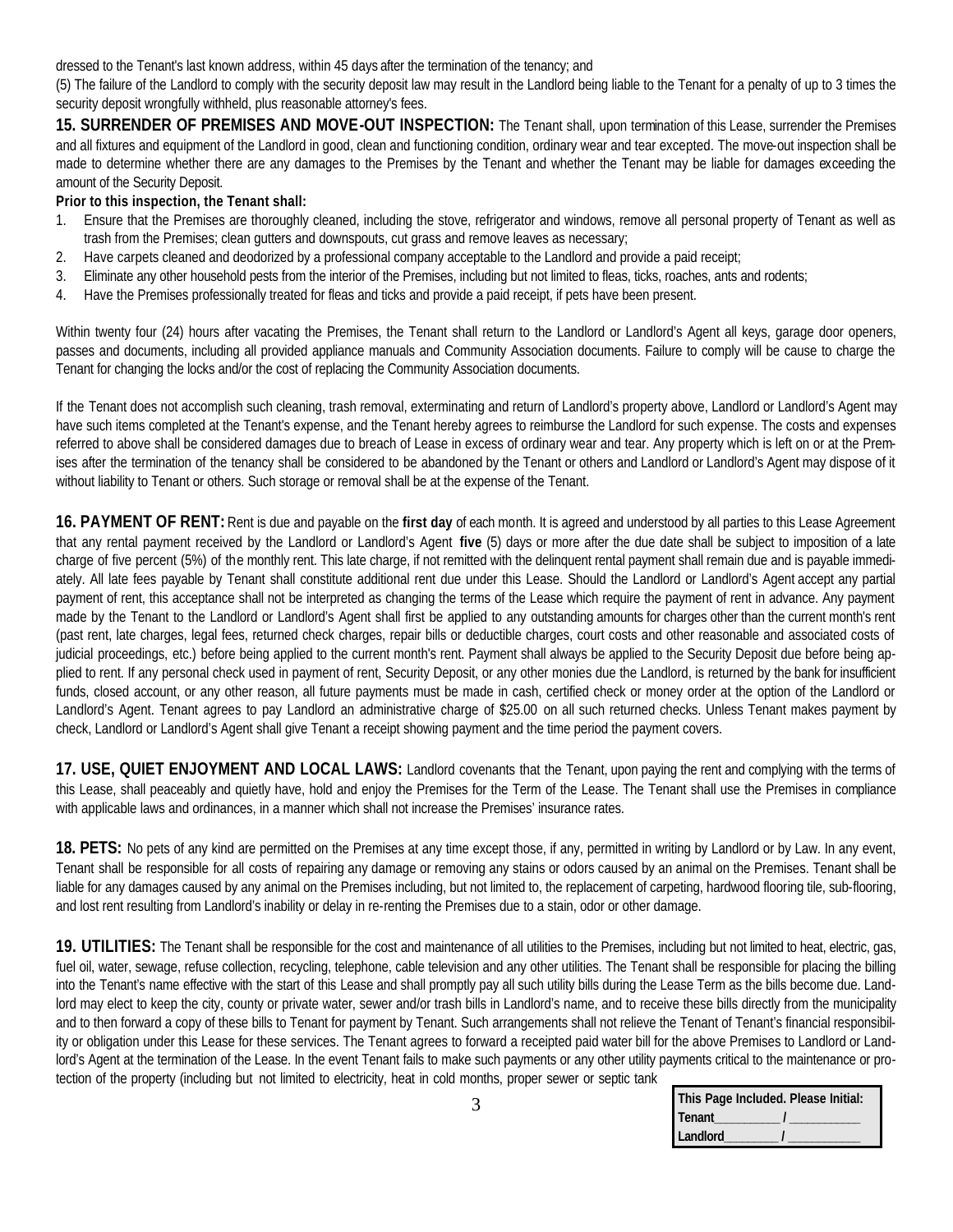operation), then Landlord or Landlord's Agent, at its option, may pay same for Tenant's account, in which event Tenant shall immediately, as additional rent, reimburse Landlord in full the amount thereof. Such payment may, at the discretion of the Landlord, be added to or deemed part of the rent due and the Landlord shall have the right to seek the remedies for the collection of such charges, together with any interest and penalties incurred, as additional rent.

**20. ALTERATIONS AND REDECORATING:** Tenant shall not remodel or make any structural changes, alterations or additions to the Premises, remove or exchange appliances or equipment, such as, but not limited to air conditioning, heating, refrigeration or cooking units. Tenant shall not drive nails or other devices into the walls or woodwork except for a reasonable number of small nails as picture hangers (which Tenant shall be responsible for professionally repairing at end of tenancy). In no case shall tape be used. Tenant shall not paint, install wallpaper, paneling, flooring, carpeting, ceiling tiles or any other object attached in any way to the property. Tenant shall not refinish nor recoat the wood floors of the Premises. Tenant shall not affix any object containing an adhesive backing to any surface in the Premises, attach plant hooks to the ceiling, install iron safes, water beds or any other extra-heavy objects. The Landlord reserves the right to prescribe the maximum weight, proper position and the manner of placing objects. The Tenant shall be liable for any damage to the Premises caused by bringing in, using, or removing Tenant's

furnishings. Tenant shall not change or re-key the existing locks, nor install additional locks or devices. In the unexpected event that Tenant must re-key or change the locks in an emergency, the work shall be done professionally and Tenant shall immediately provide Landlord or Landlord's Agent with duplicate, working copies of all keys in such quantity as required by Landlord or Landlord's Agent (and instructions on how to operate all new locks). The Tenant shall be responsible for the quality of any replacement locks and any damage caused by installation.

**21. LANDLORD CONSENT REQUIRED:** The Tenant is required to submit a **written request** to the Landlord for permission to perform any alterations. Prior to performing any alterations, Tenant must have the **Landlord's consent in writing**. Landlord shall have the right to inspect the Premises to determine whether it has been altered or redecorated without consent, or whether such alterations and redecoration, if done with written consent, have been properly completed in a good and workmanlike manner. Any alterations, repairs or replacements which have been permitted, are to be done with a quality of materials and workmanship comparable to those which currently exist on the Premises.

**22. REPAIRS AND NOTICE OF DEFECTS:** Tenant shall give the Landlord or Landlord's Agent prompt notice of any defects, leaks, or breakage in the structure, equipment or fixtures of the Premises including damage by accident, fire, storm or flood.

**23. APPLIANCES AND PERSONAL PROPERTY:** *[See Section 6]* Any refrigerator, range, washer, dryer, dishwasher, other personal property or appliances which are located or installed on the Premises are provided "as is," are for the Tenant's use and convenience and are not warranted by Landlord. Tenant agrees to maintain said appliances and personal property at Tenant's own risk and expense and maintain them in good order. In the event of replacement of appliances, the cost shall be the responsibility of the Landlord. By definition, replacement shall be necessary in the event the cost of repair exceeds seventy percent (70%) of the replacement cost, unless such condition is the result of Tenant negligence.

**24. REPAIRS AND TENANT MAINTENANCE OF PREMISES:** The Tenant shall keep the Premises in good order and condition and shall not deliberately or negligently destroy, deface, damage, impair or remove any part of the Premises, nor permit any person to do so, and any repairs resulting from such acts shall be paid for by the Tenant. (Tenant shall not order repairs on or about the Premises without prior approval of Landlord or Landlord's Agent.) Landlord shall be responsible for structural and major repairs to the Premises including the heating and air conditioning systems, roof, water heater, electrical systems, and structural elements. Tenant shall be responsible for the ongoing maintenance and operation of the Premises (including, but not limited to, points 1-16 below), and for repairs made necessary by misuse, negligence, excessive wear and tear, or destructive activities of Tenant, other occupants, guests, invitees, pets or others, whether authorized or unauthorized. In addition, all repairs not otherwise addressed in this Lease are each subject to a deductible amount of *[See Section 10]* which is to be paid promptly by Tenant.

### **Additionally, the Tenant shall be responsible for:**

- 1. Maintaining the Premises in a clean, orderly and sanitary condition and complying with all applicable federal, state and local laws, ordinances and regulations with respect to occupancy of the Premises;
- 2. Disposing of all trash, garbage, and waste in suitable covered containers or appropriate or required receptacles;
- 3. Using and operating all appliances, equipment and systems in a safe and reasonable manner so as not to overload them;
- 4. Maintaining, turning off and properly draining water pipes in cold weather. In the event that the plumbing at the Premises is frozen or obstructed due to negligence of Tenant, Tenant's family, guests or others, Tenant shall immediately pay the cost of repairing the frozen pipes or clearing the obstruction and any additional costs associated with the repair (including, but not limited to, drywall, carpet and repainting);
- 5. Changing of furnace, heat pump and air conditioner filters at Tenant's expense at least once every two (2) months;
- 6. Clearing plumbing stoppages of all toilets and drains including garbage disposals; In the event that plumbing of premises is obstructed due to the negligence of the Tenant, Tenant's family, employees, or guests, the cost for clearing such obstructions shall be paid by the Tenant;
- 7. Replacing and fixing any glass or screen breakage; Furnishing and replacing light bulbs, fuses and faucet washers as needed;
- 8. Maintaining all flooring and carpeting in a clean and good condition;
- 9. Cutting and maintaining the lawn, keeping hedges trimmed, flower beds and shrubbery in good order and properly pruned;
- 10. Maintaining exterior gutters, drains and grounds free of leaves and other debris;

| This Page Included. Please Initial: |
|-------------------------------------|
| <b>Tenant</b>                       |
| Landlord                            |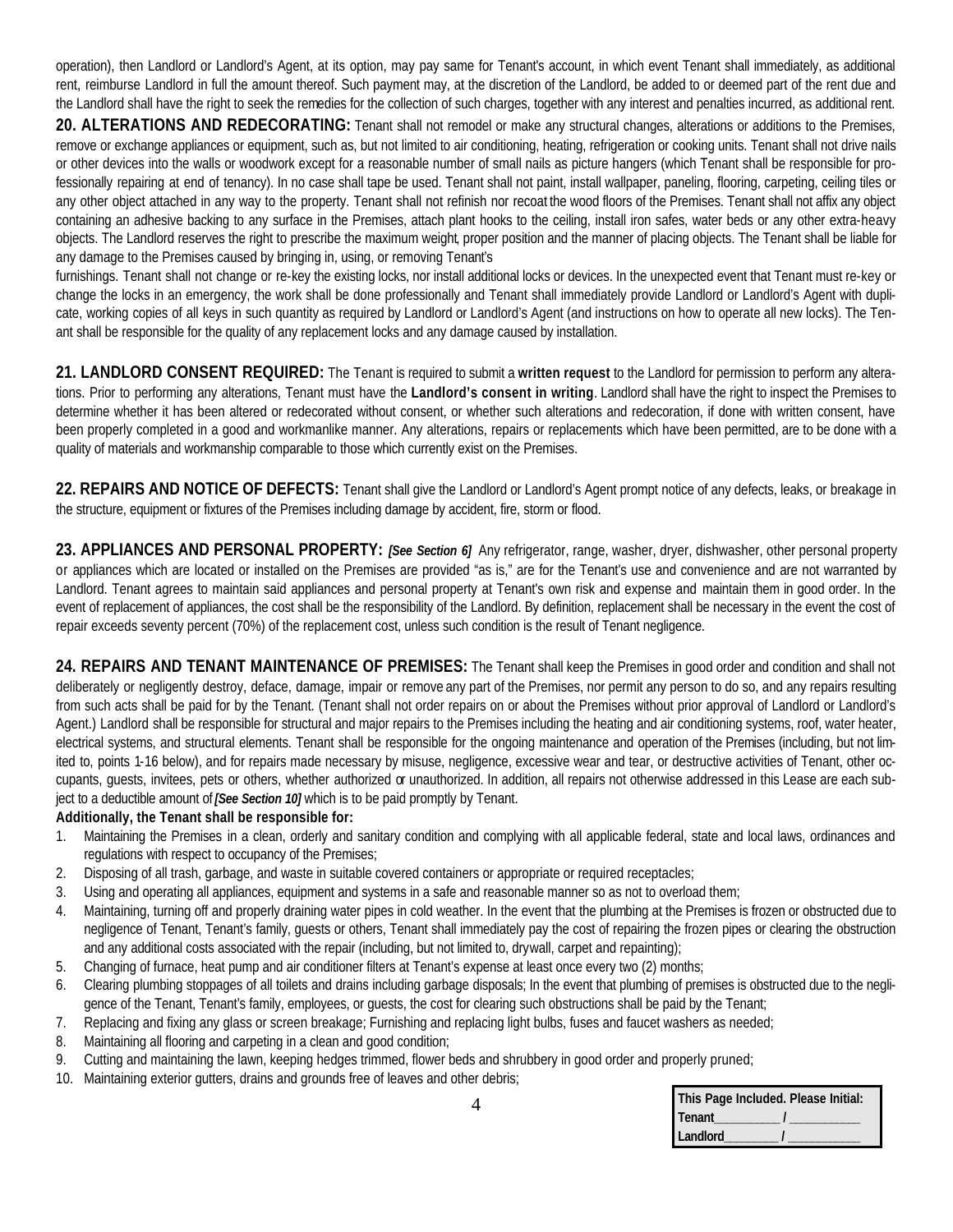- 11. Storing firewood and other sources of termites at least twenty (20) feet from dwelling;
- 12. Keeping the streets and areas adjacent to the Premises clear of filth, refuse and obstructions;
- 13. Promptly removing ice and snow from all walks, steps, and drives including public sidewalks and steps, and maintaining a clear condition;
- 14. Controlling and eliminating pests in or emanating from the Premises including but not limited to ants, roaches, fleas, ticks and rodents during occupancy and upon vacating;
- 15. Making any repairs, alterations, or additions required by any governmental authority, condominium or homeowners association, or the managing agent due to the Tenant's use;
- 16. Promptly reporting to the Landlord any defect, damage, or breakage. Failure to report shall make Tenant liable for the repair of any resulting damage. This does not obligate the Landlord to repair or correct such defects, breakage, malfunction or damage.

**25. SMOKE DETECTORS:** Tenant acknowledges that, if the Premises contains one, two or three residential units, it is the Tenant's responsibility to provide and maintain at least one approved smoke detector (including maintenance and replacement of batteries), in accordance with the provisions of Article 38A, Section 12A of the Annotated Code of the State of Maryland, as amended. Tenant assumes all liability for smoke detectors, and hereby releases and indemnifies Landlord and Landlord's Agent from any and all liability resulting from any claims related to smoke detectors. If the building contains four or more residential units, then it is the Landlord's responsibility to install and maintain the smoke detectors.

### **THIS** *RESIDENTIAL DWELLING UNIT* **CONTAINS ALTERNATING CURRENT (AC) ELECTRIC SERVICE. IN THE EVENT OF A POWER OUTAGE, AND ALTERNATING CURRENT (AC) POWERED SMOKE DETECTOR WILL NOT PROVIDE AN ALARM. THERFORE, THE OCCUPANT SHOULD OBTAIN A DUAL POWERED SMOKE DETECTOR OR A BATTERY POWERED SMOKE DETECTOR.**

26. NOTICES AND AGENTS: In every instance in which notice is required to be given, such notice shall be in writing and personally delivered or sent by first class, certified or registered mail. Notice to the Landlord shall be addressed to the address provided in Section 12 *[See Section 12]*. Notice to the Tenant shall be addressed to the Premises. All notices sent by mail shall be deemed to be given as of the postmark date. Either party may change the address to which notices are to be sent by sending written notice of such new address to the other party. Should the Landlord retain an Agent to serve as Property Manager for the Premises, any authority vested in the Landlord under the terms of this Lease may be exercised by the Agent and all notices to be furnished to the Landlord shall be furnished to the Landlord's Agent instead. The party identified in Section 12 is the person authorized to accept service of process on behalf of the Landlord; if such party is a corporate entity, service of process shall be made upon the resident agent for that entity as recorded with the Maryland State Department of Assessments and Taxation.

**27. COMPLIANCE WITH COMMUNITY ASSOCIATION DOCUMENTS:** The Tenant's right to use and occupy the Premises shall be subject to the provisions of the *[See Section 8*] ("Community Association") (which shall include condominium unit owners' association, homeowners' association or other similar associations) Covenants, Declarations and Bylaws (collectively "Association Documents") and to such rules and regulations as the Community Association may issue (collectively "Rules and Regulations"). **Failure to comply with the provisions of the Association Documents or Rules and Regulations shall constitute a breach of this Lease.** All costs incurred to cure such a breach shall be paid by the Tenant. To the extent permitted by the Community Association, this Lease grants the Tenant the rights of the Landlord to use the common elements and facilities of the Community Association (excluding membership rights in the Association), for the Lease Term, in accordance with the provisions of the Association Documents and Rules and Regulations and provided that the Tenant pays any optional user fees. The Landlord agrees to complete necessary forms for the Tenant to obtain or use any Community Association services. Upon Tenant request, Landlord shall provide Tenant with name and address of the Community Association management company or the Community Association officers. Notwithstanding, Tenant acknowledges that it is Tenant's own responsibility to comply with Community Association Covenants, Rules and Regulations throughout the Term of this Lease.

28. EARLY TERMINATION OF OCCUPANCY: Tenant shall not be released from liability for rent or other charges due under this Lease unless Landlord agrees in writing to release Tenant from such liability. If any party to the Lease should die during the Lease Term, the Personal Representative of the Estate of the deceased may terminate this Lease by giving at least one month's written notice prior to any rental due date.

**29. LEASE VIOLATIONS:** If the Tenant, Tenant's family, employees, or guests violate any provision of this Lease, or any rule or regulation herein imposed, then Landlord may reasonably treat such representation or Lease violation as a material breach of the terms of this Lease, in which event Landlord may terminate the Lease by giving written notice to the Tenant to vacate the Premises, with Tenant's possession of the Premises terminating on the date specified in Landlord's notice. Under such circumstances, Landlord may re-enter and take possession of the Premises by utilizing applicable law. If Tenant's possession of the Premises should be so terminated, or if the Premises should otherwise become vacant during the Term of this Lease, or any renewal or extension, Tenant shall remain liable to the Landlord for the rent through what would have been the expiration date of this Lease, or any renewal or extension, had Tenant's possession not been so terminated; and shall further remain liable for such other damages sustained by the Landlord due to Tenant's breach of Lease and/or Tenant's termination of possession of the Premises as long as such liability is not expressly prohibited by applicable law. Such other damages shall include, but are not limited to, costs incurred in recovering possession of the Premises, costs incurred in re-leasing the Premises such

| This Page Included. Please Initial: |
|-------------------------------------|
| <b>Tenant</b>                       |
| Landlord                            |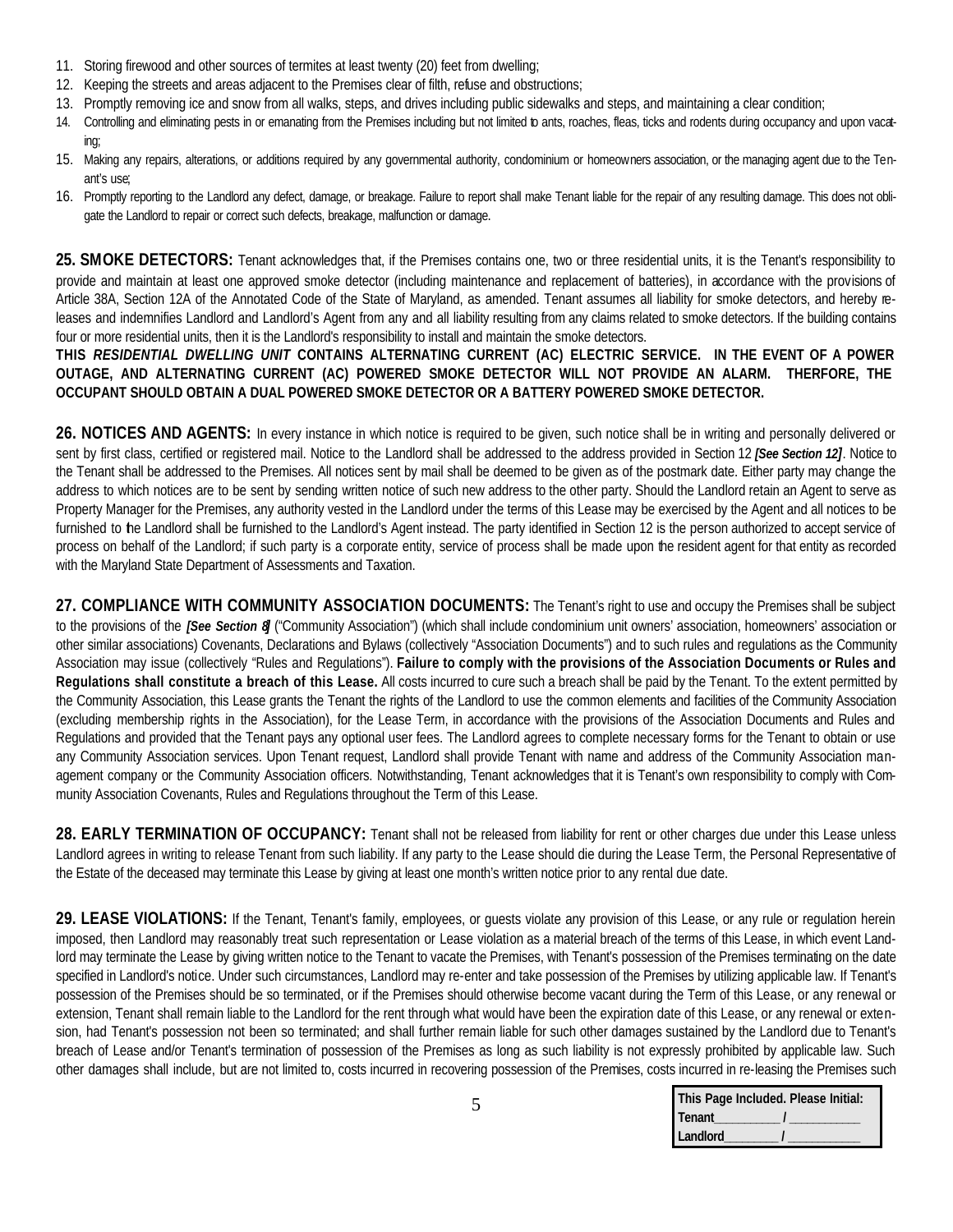as rental commissions, administrative expenses, a proportionate share of advertising expenses, utility costs for the Premises while it remains vacant, costs incurred in cleaning, repairing or redecorating the Premises and costs reasonably associated with necessary compliance with applicable State and Federal law including cleaning and testing for lead paint as mandated under Maryland Code, Environment Article, Sections 6-801 *et seq*.

**30. VEHICLE PARKING:** No automobile, truck, motorcycle, trailer or other vehicle shall be parked on the property without current license plates. Properly licensed vehicles in operating condition may be parked in the driveway, if provided, or in the street or other paved parking area, in accordance with the law and any community or community association restrictions or regulations. If the Premises is part of a community association, Tenant agrees to abide by all parking rules, regulations and restrictions and to use only those parking spaces provided or assigned to the unit. Tenant shall be responsible for informing Tenant's guests and invitees of these rules and Tenant shall be responsible for Tenant's guests and invitees abiding by these rules. If vehicle registration is required by the community association, it shall be Tenant's responsibility to ensure that Tenant's vehicles are registered promptly and properly. Any community association parking fines or penalties caused by Tenant's vehicles shall be the responsibility of the Tenant under this Lease and payment for such shall be promptly made by Tenant. In the event that Landlord is required by the community association to pay for such, this amount shall be considered as additional rent under the terms of this Lease.

**31. LIENS ON THE PREMISES AND SIGNS:** Tenant shall not create or permit any lien upon the Premises or Tenant's interest in this Lease. Tenant shall not place nor display any sign, advertisement or notice on any part of the Premises.

**32. ACCIDENT LIABILITY:** The Tenant hereby releases the Landlord and Landlord's Agents from all responsibility, and expressly assumes all liability, in any action for damage which may arise from any kind of injury to anyone, by or on account of the use, or misuse, of that portion of the demised Premises within the exclusive control of Tenant, or by and on account of any physical condition that may, at any time, exist upon that portion of the Premises within the exclusive control of the Tenant. To the extent permitted by law, the Landlord shall not be liable for any injury, damage or loss resulting from any accident or occurrence in or upon the Premises. To the extent permitted by law, Tenant shall indemnify and hold Landlord harmless against liability, claims or actions for any damages caused in whole or in part by Tenant, Tenant's family, agents, employees, guests, other invitees or pets.

**33. TENANT'S INSURANCE AND PERSONAL PROPERTY:** Tenant agrees to obtain Tenant liability insurance in an amount not less than the amount specified above *[See Section 9]* and shall have the Landlord and Landlord's Agent named as "additionally insured." **Tenant must provide proof of such insurance coverage to Landlord or Landlord's Agent at time of move-in** and at any other time upon request. Should Tenant not provide proof of such coverage at move-in, Landlord reserves the right (but in no case shall be required or expected) to place such liability coverage in Tenant's name and at Tenant's expense. The cost of such policy premium, if placed by Landlord, shall be considered as additional rent. Tenant shall not act nor permit another to act in a manner which shall adversely affect, increase the cost of, or result in the cancellation of any fire or other insurance policy of the Landlord covering the Premises. Tenant acknowledges that all of Tenant's personal property or that which belongs to others placed on the Premises at the invitation of or with the consent of the Tenant shall be at the Tenant's sole risk. To the extent permitted by law, Tenant shall indemnify and hold harmless Landlord from and against any loss or damage to such personal property.

**34. ACCESS TO THE PREMISES AND INSPECTION DURING OCCUPANCY:** The Landlord or Landlord's Agent, upon reasonable notice to the Tenant and at reasonable times, may enter the Premises in order to inspect, make necessary or agreed-upon repairs, decorations, alterations, or improvements, supply necessary or agreed-upon services, place a "For Rent" or "For Sale" sign upon the Premises and/or a key lockbox. "Reasonable times" shall generally be considered to be between 8:00 a.m. and 8:00 p.m. If Landlord or Landlord's Agent is unable to gain access after making reasonable attempts to arrange an appointment with the Tenant, Tenant authorizes Landlord or Landlord's Agent to use a key provided by Landlord or Landlord's Agent to gain entrance to the property. Before using this authorization, Landlord or Landlord's Agent shall notify the Tenant of the date and time of the inspection, although the Landlord or Landlord's Agent is under no obligation to inspect.

In case of emergency, where it is impractical for the Landlord or Landlord's Agent to give reasonable notice to the Tenant of the intent to enter the Premises, or in case the Premises have been vacated, abandoned or surrendered by the Tenant, the Landlord or Landlord's Agent may enter the Premises without notice and without the consent of the Tenant. Should it become necessary to make repairs or to decorate the Premises, the Landlord or Landlord's Agent, whenever possible, shall make arrangements for such workers to coordinate with the Tenant the time and date when workers may enter the Premises in order to accomplish the work. It then shall be the Tenant's responsibility to ensure that these workers have access to the Premises at a time and date convenient to both Tenant and workers and that this time and date should be during the regular business hours of the firm doing the work. If the Tenant refuses to allow or prevents this access as provided herein, Tenant shall bear any additional expense incurred by the Landlord or Landlord's Agent. The Landlord may take legal action to compel access or may terminate this Lease. In either case, the Landlord or Landlord's Agent may recover actual damages sustained and reasonable attorney's fees.

**35. SHOWING OF PREMISES FOR RENT OR SALE**: During the last *[See Section 11]* days of this Lease, the Tenant shall permit the posting of a

|          | This Page Included. Please Initial: |
|----------|-------------------------------------|
| l Tenant |                                     |
| Landlord |                                     |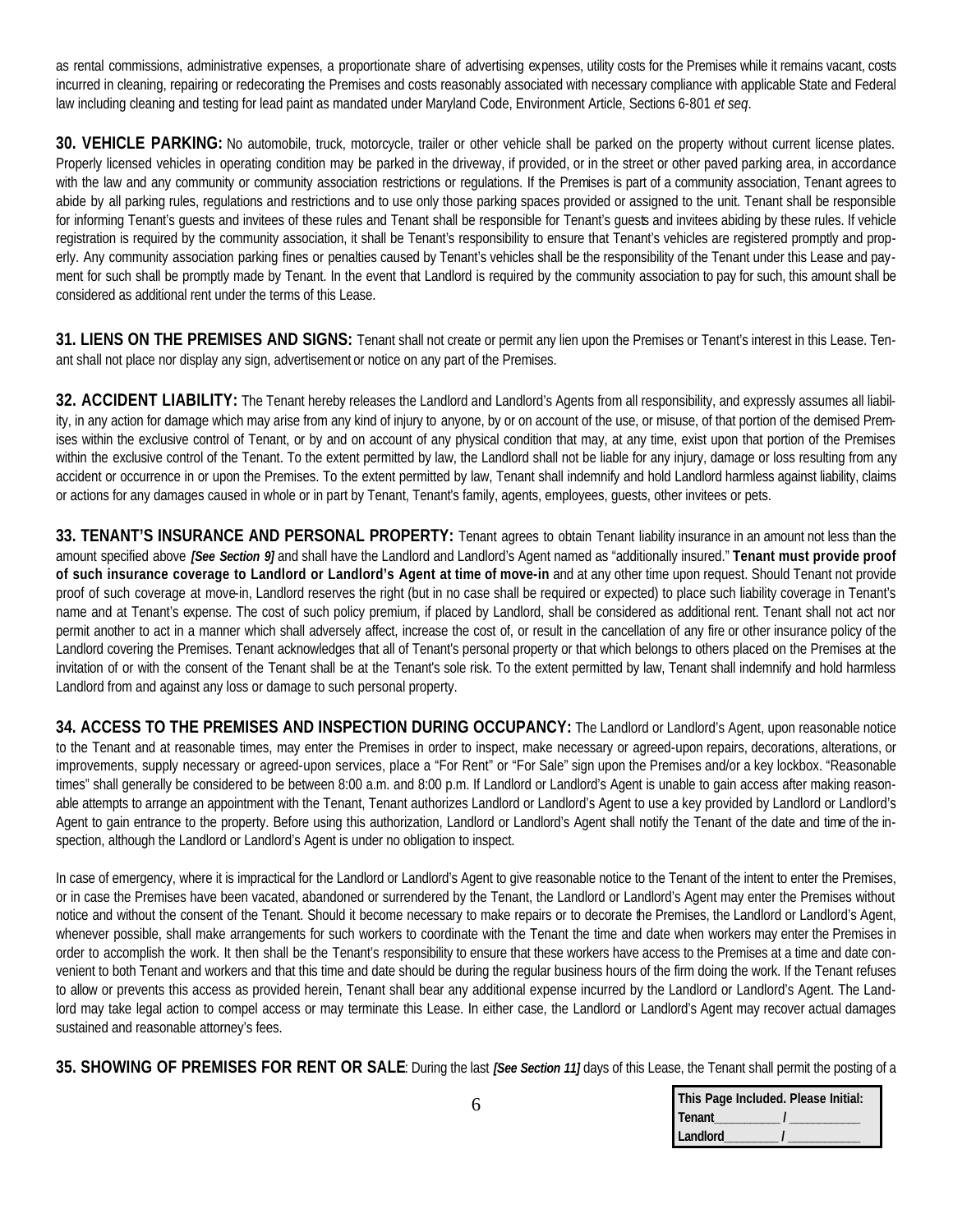"For Rent" sign and shall allow the Premises to be shown to prospective Tenants during the hours of 10:00 a.m. to 8:00 p.m. daily. During the last *[See*  Section 11] days of this Lease, the Tenant shall permit the posting of a "For Sale" sign and shall allow the Premises to be shown to prospective Purchasers during the hours of 10:00 a.m. to 8:00 p.m. daily. Landlord or Landlord's Agent, if requested, shall give the Tenant at least one hour's telephone notice of such showings. However, if the Tenant is not home when the telephone call is made, the Premises may be shown utilizing the key retained by the Landlord or Landlord's Agent or by use of a key lockbox, as authorized by the Landlord. Tenant agrees to keep Premises reasonably clean and orderly and that any pets (permitted on the Premises only by an addendum to this Lease) shall not be allowed to obstruct nor interfere with any showing of the Property for rent or sale. Tenant agrees to make reasonable accommodations to comply.

**36. RENEWAL PROVISION:** At the end of the Term set forth above *[See Section 3]*, unless one of the parties provides to the other written notice prior to the first day of the final full rental month of its intention to terminate this Lease at the end of such Term, then this Lease shall convert to and continue as a month-to-month Lease, subject to all remaining conditions of this Lease. Either party may terminate the month-to-month Lease at the end of any rental month provided that written notice of termination is delivered to the other party prior to the first day of the final rental month of the tenancy. **Please Initial: Tenant\_\_\_\_\_\_\_\_\_\_\_ / \_\_\_\_\_\_\_\_\_\_\_\_ Landlord\_\_\_\_\_\_\_\_\_ / \_\_\_\_\_\_\_\_\_\_\_\_**

**37. ASSIGNMENT, SUBLEASE AND USE:** The Tenant covenants that the Tenant shall not carry on any business within the leased Premises, nor use the Premises for any purpose other than that of a private, single family residence, nor permit the Premises to be used for any disorderly or unlawful purposes. The Tenant shall not sublet the Premises, nor assign this Lease without consent in writing of the Landlord or Landlord's Agent which consent may be withheld at Landlord's sole discretion, with or without cause. The Tenant shall not use or permit the Premises to be used for any unlawful act in or upon the Premises. Further, the Tenant shall not make nor permit to be made any disturbing noises, or do anything which will unreasonably interfere with the rights, comforts or conveniences of neighbors, or act in any manner as to constitute or become a nuisance. Any breach of this provision shall be sufficient cause for the Landlord or Landlord's Agent to issue to the Tenant a thirty (30) day notice to vacate, any other provisions of this agreement notwithstanding.

**38. CASUALTY DAMAGE:** If the Premises are destroyed by fire, act of nature, act of God, public enemies, or other casualty, the Term of this Lease shall immediately cease upon payment of rent apportioned to the day of such happening. If, however, the Premises are only partially destroyed or damaged and the Landlord decides to repair the Premises, such repairs shall be made by the Landlord or Landlord's Agent without unreasonable delay, and this Lease shall remain in full force and effect, without any abatement of rent. Should Tenant negligence or omission be the cause of the destruction or damage, the Lease shall not cease nor shall there be any abatement in rent, and the Tenant shall be liable for the rent during the unexpired Term of this Lease, without abatement unless Landlord elects to terminate this Lease.

**39. ACT OF GOVERNMENT:** If the leased Premises is acquired or condemned by eminent domain for any public or quasi-public use or purpose, whether in whole or in part, and such acquisition or condemnation renders the Premises uninhabitable then the Term of this Lease shall cease and terminate as of the date the governmental body obtains title in such proceedings, and all rents shall be paid to that date and the Tenant shall have no claims against the Landlord or Landlord's Agent for any value of the unexpired Term of the Lease.

**40. DRUG-FREE PREMISES:** It is the policy of the Landlord to make reasonable efforts to provide an environment free from any illegal drug activity. Tenant acknowledges that the use or possession of illegal drugs (including any controlled dangerous substances as defined by federal, state or local law) upon the Premises is strictly prohibited. Tenant agrees that no person occupying or otherwise using the Premises, shall manufacture, sell, distribute, dispense, or store any illegal drugs on or about the Premises, nor shall any such person attempt, endeavor or conspire to manufacture, sell, distribute or store any illegal drugs on or about the Premises. Any violation of this prohibition shall give Landlord the right to terminate this Lease immediately, in which event Landlord shall give Tenant written notice to vacate the Premises. If Tenant fails to vacate the Premises in accordance with the notice, Landlord shall be entitled to immediately seek repossession of the Premises in accordance with applicable law. Tenant agrees Landlord shall be entitled to repossession of the Premises pursuant to this provision if Landlord or Landlord's Agent has a reasonable basis to believe there has been a breach of this covenant to maintain a drug-free environment.

**41. SEVERABILITY AND DEFAULT:** The provisions of this Lease are severable and if any provision, clause, sentence, section or part thereof is held illegal, invalid, unconstitutional or inapplicable to any person or circumstance, such illegality, invalidity, unconstitutionality or inapplicability shall not affect nor impair any of the remaining provisions, sentences, clauses, sections, or parts of the Lease or their application to the Tenant or other persons or circumstances. If by reason of default or breach by the Tenant of the covenants contained in this Lease, the Landlord or Landlord's Agent is subjected to or incurs

| This Page Included. Please Initial: |  |
|-------------------------------------|--|
| <b>Tenant</b>                       |  |
| Landlord                            |  |